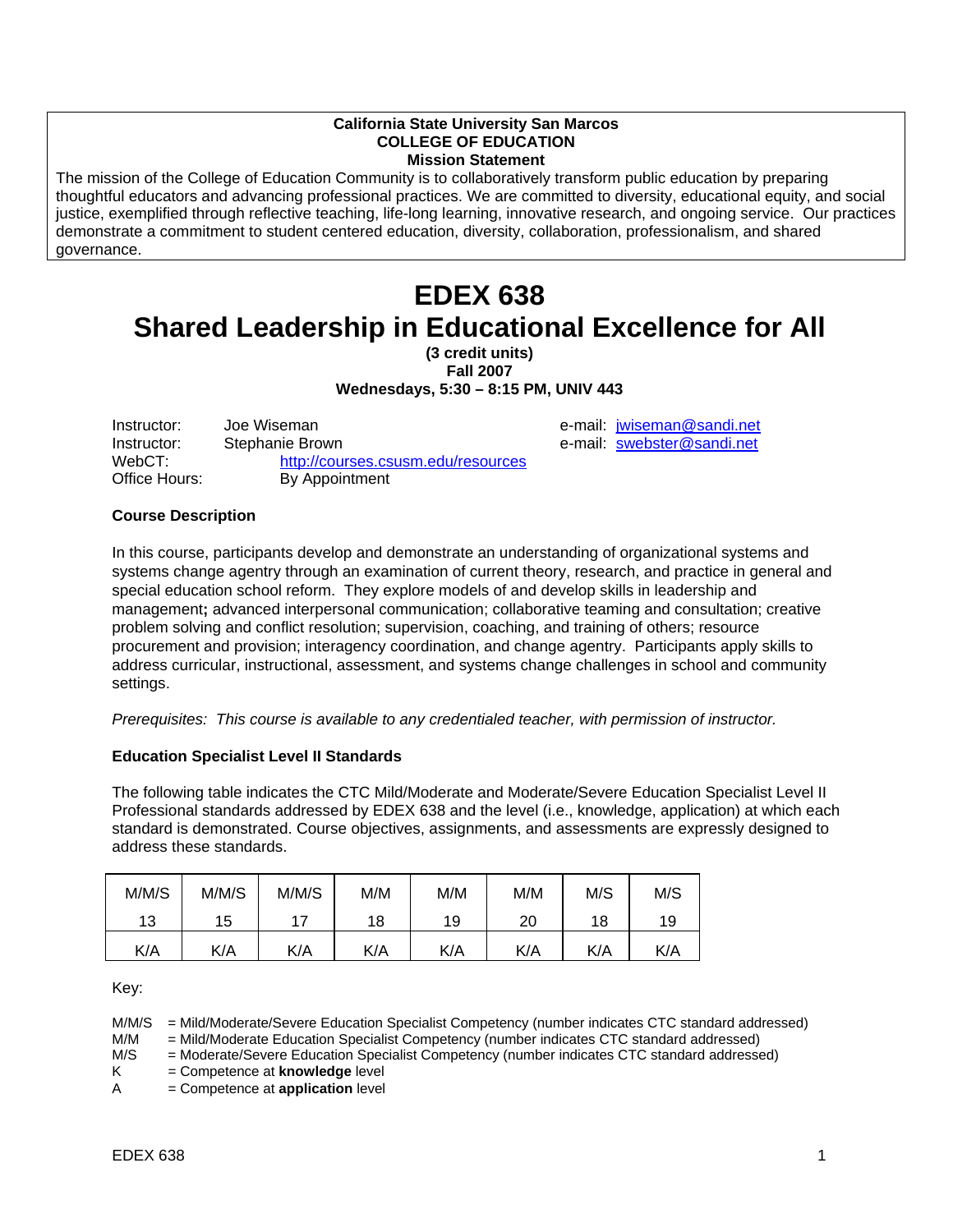To support your completion of the professional portfolio in EDMX 661, in EDEX 638 you are required to evidence competence for three standards – Mild/Moderate Standard 20 and Moderate/Severe Standards 18 and 19. For those starting EDEX 660 this semester, you must post in TaskStream a reflective narrative and attach at least two evidences of performance for each of these three standards. For those with paper portfolios, place products from this course in the file folders corresponding to the standards identified with each assignment's instructions. See the entire Level II competency checklist provided in EDEX 660 for more detailed descriptions of each standard and potential evidences.

#### **Mild/Moderate Standard 20 - Collaboration and Consultation**

The Level II program provides opportunities for each candidate to develop skills in communication, collaboration and consultation with teachers and other school personnel, community professionals, and parents. Each candidate is able to communicate relevant social, academic, and behavioral information in the areas of assessment, curriculum, behavior management, social adjustment, and legal requirements. Each candidate is prepared to serve in a coordination function before, during, and after special education placement has been made.

#### **Moderate/Severe Standard 18 - Advanced Communication Skills**

Each candidate demonstrates effective communication skills in the areas of respectful collaboration, managing conflicts, supervising staff such as paraprofessionals, and networking and negotiating, including family members.

#### **Moderate/Severe Standard 19 - Leadership and Management Skills**

Each candidate demonstrates leadership and management skills to coordinate and facilitate educational programs, including constructing and following efficient schedules that meet individual student needs and maximize available resources. Each candidate demonstrates the ability to work effectively within integrated service delivery models and actively participates in school restructuring and reform efforts to impact systems change.

#### **Content Goals and Performance Objectives**

The participant will:

**Goal 1. develop and demonstrate an understanding of organizational systems and systems change agentry through an examination of current and emerging theory, research, and practice in general and special education school reform.**  (Standards M/M/S 15.1–15.5: M/M 19.2 & 19.4; M/S 19.1, 19.2, 19.5, & 19.8)

#### Objectives:

- describe frameworks for and approaches to systems change.
- articulate strategies for building consensus for a vision of caring, effective, and inclusive schooling.
- identify research-based and promising curricular, instructional, and assessment skills needed by educators to meet the needs of diverse learners.
- identify resources and incentives essential for school restructuring and reform efforts.
- identify the elements of the Ambrose Complex Change model illustrated in case studies of systems change toward inclusive education.

#### **Goal 2. explore models of and develop skills in leadership and management.**

#### Objectives:

- be acquainted with theory and research related to leadership, creativity, supervision, and consultation. (Standards M/M/S 15.1 – 15.5; M/M 20/1, 20.2, 20.3, 20/55; M/S 18.1, 18.4)
- articulate actions (i.e., vision, skils, incentives, resources, action planning) to facilitate the creation of caring and effective educational experiences at their school site and with families. (Standards M/S 18.2 & 18.4; M/S 19.1, 19.2, 19.5, 19.8)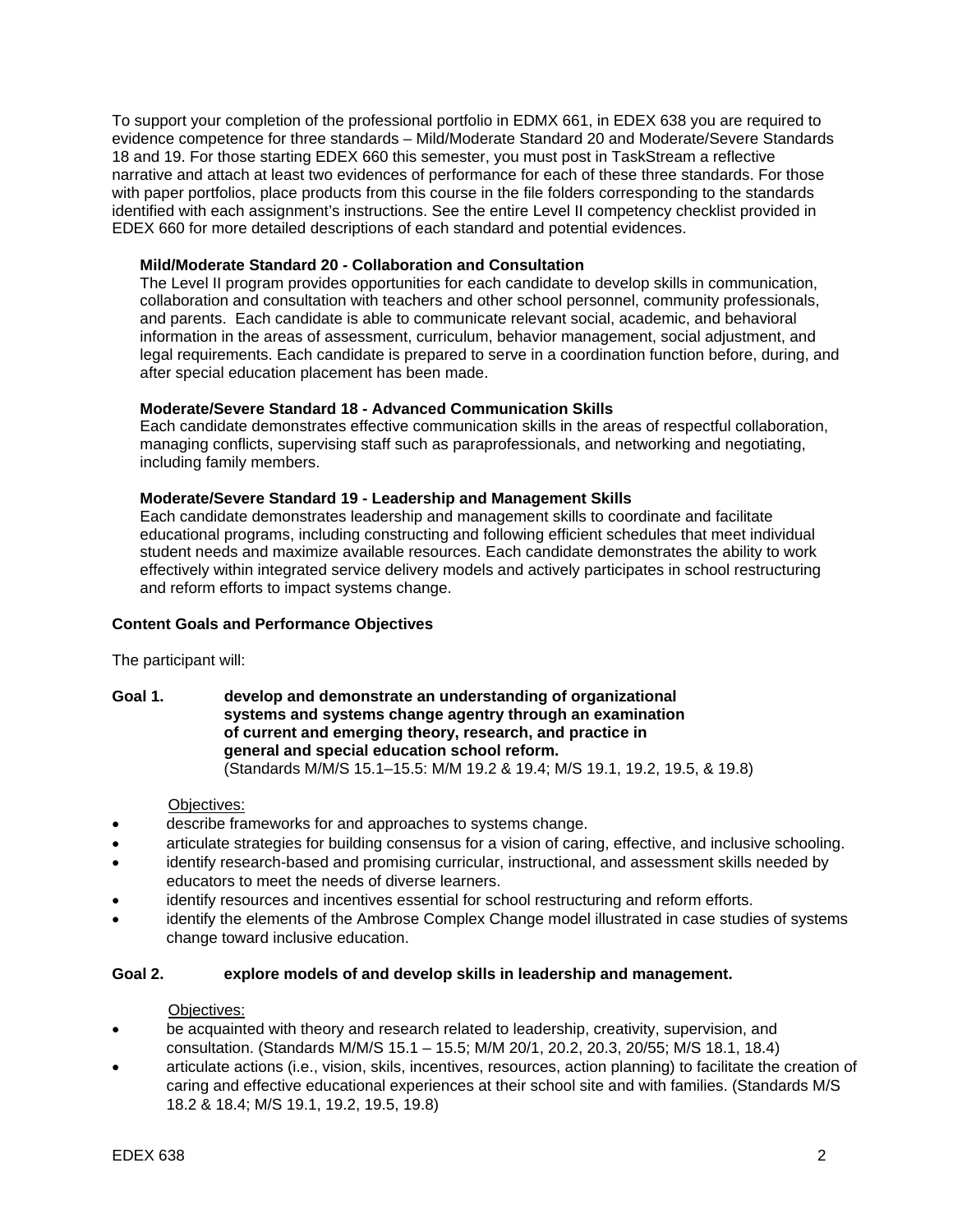#### **Goal 3. explore integrated delivery of services and interagency coordination and collaboration.**

#### Objectives:

• optimize the use of available resources in an integrated fashion. (M/M/S 15.1 – 15.3; M/M 19.1 – 19.4)

#### **Goal 4. explore models of and develop skills in advanced interpersonal communication and collaborative teaming and consultation.**

#### Objectives:

- demonstrate awareness of professional leadership, communication, trust building, and controversy management strategies when operating as team members within the school or community. (M/M 20.1 & 20.3; M/S 18.2, 18.2, 18.4)
- demonstrate improved collaborative teaming and problem solving abilities with colleagues and/or parents of learners with special educational needs. (M/M 20.1 -20-3; M/S 18.1, 18.4, 18.6)
- work with others to collaborative team to solution find student and systems challenges. (M/M/S 15.1 – 15.3; M/M 20.2, 20.8, 20.9: M/S 18.6)
- delineate theoretical approaches and culturally competent strategies such as the Kahler Process Communication Model (PCM) to work with families with diverse backgrounds and students with complex behavioral and academic needs (M/M/S 14.16, M/M 20.2)

#### **Goal 5. explore models of and develop skills in creative problem solving and conflict resolution.**

Objectives:

• examine and use creative problem solving methods, such as the Parnes-Osborne Creative Problem Soving (CPS) model and the Kahler Process Communication Model (PCM), to solve systems-level and student learning challenges. (M/M/S 13.2–13.4; M/M 20.3, 20.8, 20.9)

#### **Goal 6. explore models of and develop skills in supervision, coaching, and training of others.**

#### Objectives:

- use a model of supervision (i.e., Peer Coaching) to coach peers to develop instructional skills and provide supervision to paraprofessionals and others. (M/M 20.5; MS 18.6)
- develop an inservice training module to enhance the knowledge, skills, and/or dispositions of others (professionals, paraprofessionals, parents, students, community members) regarding a critical aspect of special education (e.g., legal rights and responsibilities, inclusive best educational practices, universal design strategies). (M/M/S 17.1, 17.2; M/M 20.6, 20.7; M/S 18.3, 18.5; M/S 19.4, 19.6)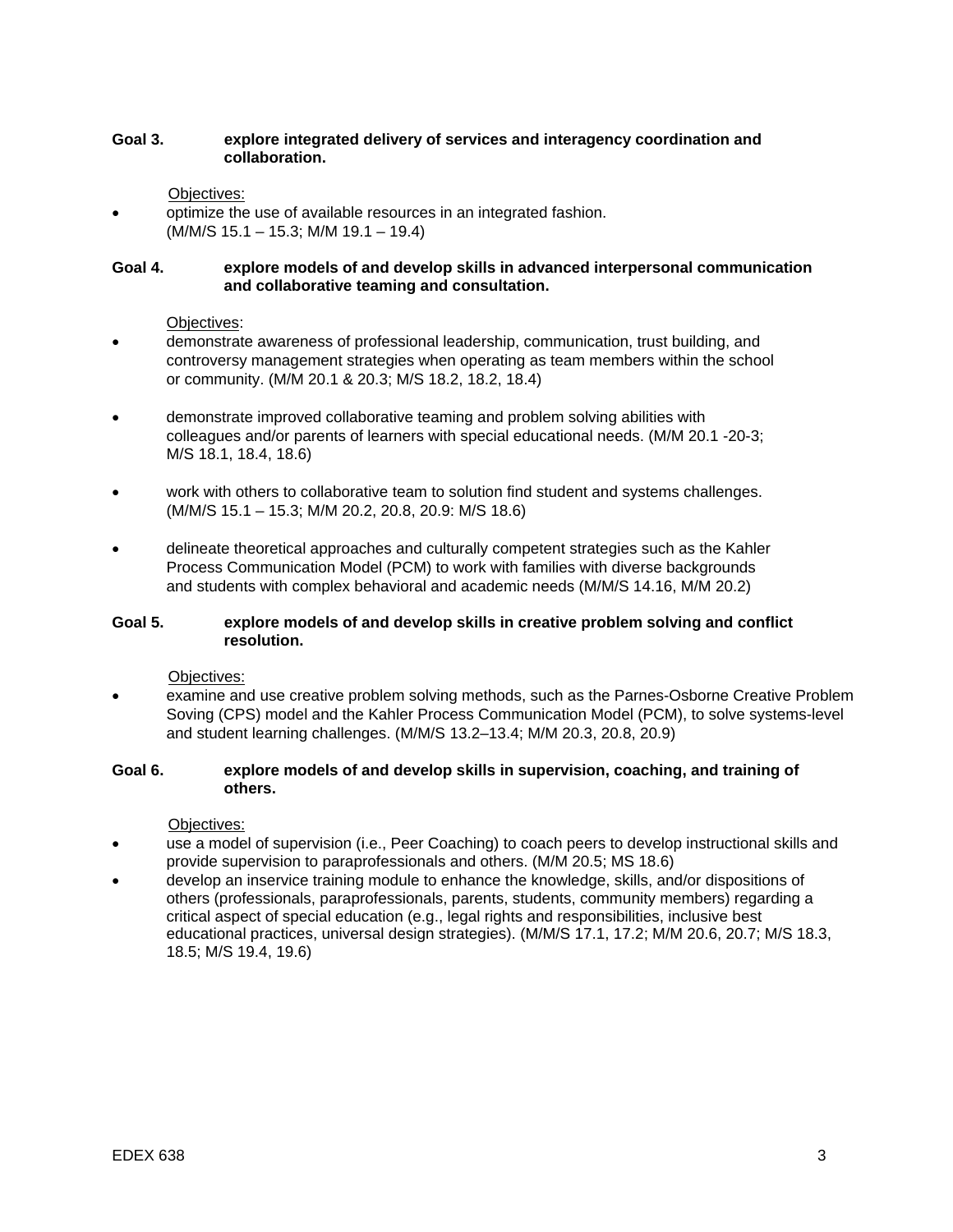#### **Professional and Administrative Requirements**

- 1. Attend all class sessions. Be on time for class and for online discussions. Please call the instructor when you are unable to attend class or when you will be late. It is the policy of the CSUSM College of Education that any student who misses 20% or more of class time, class sessions, or on-line discussion time may not receive a passing grade for a course.
- 2. "Person-first" language (e.g., "Student with Autism" rather than "Autistic student;" "Johnny who has Down Syndrome" rather "My Down Syndrome student") must be used throughout all written and oral assignments and discussions.
- 3. Word process all written documents. Keep a copy of all of your work. You will want these copies for your records and use as BTSA & Level II professional portfolio entries.
- 4. Complete and submit all assignments and discussions on the due dates for full credit. If you have extraordinary circumstances that impact completion of your assignments, please let the instructor(s) know. Contact the instructor immediately if you have questions or concerns.
- 5. Participate in class and on-line discussions and group activities and demonstrate positive interpersonal skills with classmates and guests.
- 6. Select a class "buddy" or two (e.g., WebCT Discussion teammate, Inservice Module teammate) to ensure that you receive information and handouts, if you must miss a class. Buddy Name: e-mail: Phone: Fax:
- 7. Task Stream Electronic Portfolio. Students must register online for TaskStream access for a minimum of one year. Fees are paid online at www.TaskStream.com. This is a requirement of every credential candidate. Candidates learn how to use this site in EDUC 422. Students will post selected assignments and make reflective comments in response to the Teacher Performance Expectations and/or the Education Specialist Level I Preliminary standards identified by the instructors. Once you have an account, you must enroll in one or more of the "buckets." For those who already have a credential, on the TaskStream main page, click on "My Programs." Under the list on the top of the page is "Self-Enrollment Options." Click here. A box comes up asking for a program code. The Education Specialist Level I Auto Enrollment Code is 2FSA56. If you also are concurrently earning your Multiple Subject credential, also enroll in the Multiple Subject bucket. The Auto Enrollment Code for this is ZNJ5MR.

#### **Students with Disabilities Requiring Reasonable Accommodations**

Students with disabilities who require reasonable accommodations must be approved for services by providing appropriate and recent documentation to the Office of Disable Student Services (DSS). This office is located in Craven Hall 5205, and can be contacted by phone at (760) 750-4905, or TTY (760) 750-4909. Students authorized by DSS to receive reasonable accommodations should meet with their instructor during office hours or, in order to ensure confidentiality, in a more private setting.

#### **CSUSM Academic Honesty Policy**

"Students will be expected to adhere to standards of academic honesty and integrity, as outlined in the Student Academic Honesty Policy. All written work and oral presentation assignments must be original work. All ideas/materials that are borrowed from other sources must have appropriate references to the original sources. Any quoted material should give credit to the source and be punctuated with quotation marks.

Students are responsible for honest completion of their work including examinations. There will be no tolerance for infractions. If you believe there has been an infraction by someone in the class, please bring it to the instructor's attention. The instructor reserves the right to discipline any student for academic dishonesty in accordance with the general rules and regulations of the university. Disciplinary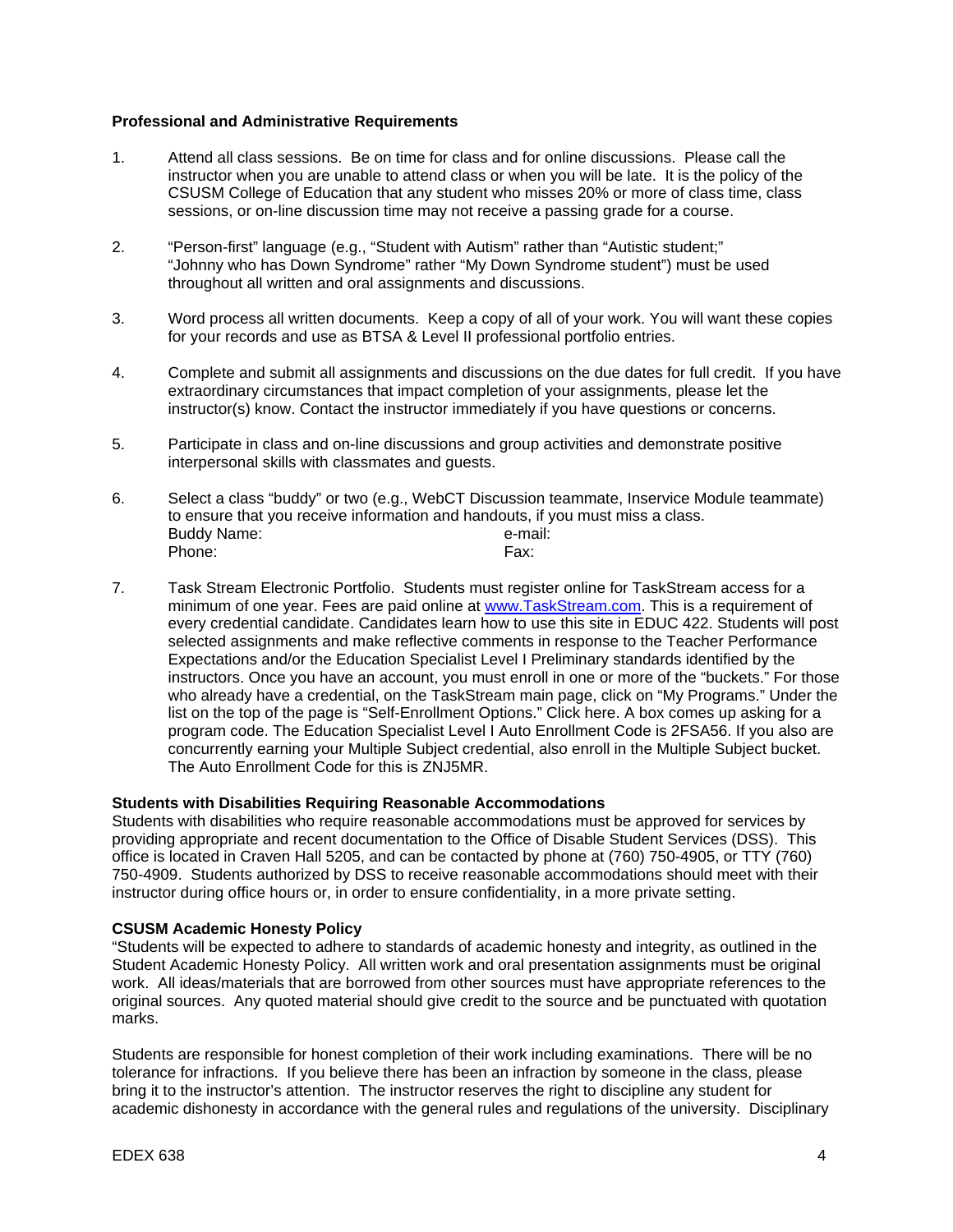action may include the lowering of grades and/or the assignment of a failing grade for an exam, assignment, or the class as a whole."

Incidents of Academic Dishonesty will be reported to the Dean of Students. Sanctions at the University level may include suspension or expulsion from the University.

#### **Plagiarism:**

As an educator, it is expected that each student will do his/her own work, and contribute equally to group projects and processes. Plagiarism or cheating is unacceptable under any circumstances. If you are in doubt about whether your work is paraphrased or plagiarized see the Plagiarism Prevention for Students website http://library.csusm.edu/plagiarism/index.html. If there are questions about academic honesty, please consult the University catalog.

#### **Use of Technology:**

Students are expected to demonstrate competency in the use of various forms of technology (i.e. word processing, electronic mail, WebCT6, use of the Internet, and/or multimedia presentations). Specific requirements for course assignments with regard to technology are at the discretion of the instructor. Keep a digital copy of all assignments for use in your teaching portfolio. All assignments will be submitted online, and some will be submitted in hard copy as well. Details will be given in class.

#### **Electronic Communication Protocol:**

Electronic correspondence is a part of your professional interactions. If you need to contact the instructor, e-mail is often the easiest way to do so. It is my intention to respond to all received e-mails in a timely manner. Please be reminded that e-mail and on-line discussions are a very specific form of communication, with their own nuances and etiquette. For instance, electronic messages sent in all upper case (or lower case) letters, major typos, or slang, often communicate more than the sender originally intended. With that said, please be mindful of all e-mail and on-line discussion messages you send to your colleagues, to faculty members in the College of Education, or to persons within the greater educational community. All electronic messages should be crafted with professionalism and care. Things to consider:

- Would I say in person what this electronic message specifically says?
- How could this message be misconstrued?
- Does this message represent my highest self?
- Am I sending this electronic message to avoid a face-to-face conversation?

In addition, if there is ever a concern with an electronic message sent to you, please talk with the author in person in order to correct any confusion.

#### **All University Writing Requirement**

CSUSM requires that all students meet the writing requirement of a minimum of 2500 words per course. In EDEX 638, WebCT submissions, TaskStream postings, as well as the following assignments will meet this important writing requirement.

#### **Texts and Readings**

Cummings, C. (1993). Peering in on peers. Snohomish, WA: Snohomish Publishing Co. (CU)

Villa, R., & Thousand, J. (2000). Restructuring for caring and effective education: Piecing the puzzle together. (2<sup>nd</sup> ed.) Baltimore: Paul H. Brookes. (V&T)

Selected handouts and journal articles posted on WebCT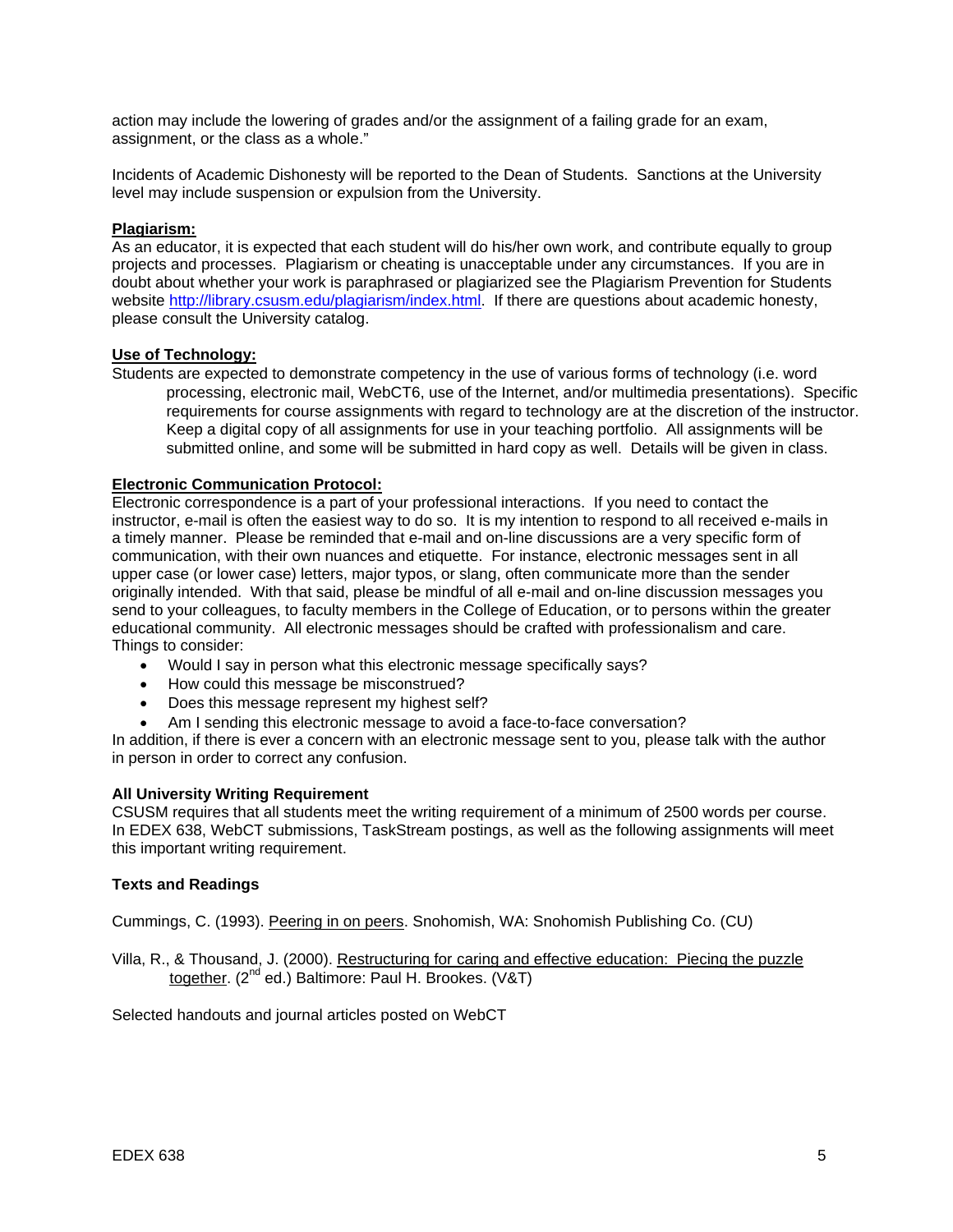**Course Requirements Course Requirements Accounts Accounts Accounts Accounts Accounts Accounts Accounts Accounts** 

| I. Live Class Attendance and Participation (4 points per class X 9 classes) | 36  |
|-----------------------------------------------------------------------------|-----|
| II. School-Based Leadership Applications                                    | -37 |
| III. Live Reading Reactions                                                 | 08  |
| <b>IV. WebCT Reactions and Discussion Facilitation</b>                      | 19  |

#### **TOTAL MAXIMUM POINTS 100**

#### **GRADING SCALE (in percentages):**

| A | 94-100 | А- | $92 - 93$ | <b>B+</b> | 89-91 |
|---|--------|----|-----------|-----------|-------|
| В | 86-88  | в- | 84-86     | $C+$      | 81-83 |

**NOTE: The minimum acceptable grade for a course in the professional education sequence is C+, and a B average must be maintained.** 

#### **II. School-Based Leadership Applications (37 points)**

#### **A. COACHING AND SUPERVISION OF OTHERS (12 points)**

#### ⇒ **Reinforcement Conference** (5 points)

(Standards M/M 20.5, M/S 18.5, M/S 19.6)

Using the Carol Cummings "Peer Coaching" model of supervision and coaching to observe, design, deliver, and critique your delivery of a "reinforcement conference" with another professional, a paraprofessional, or other support provider. You will submit the following as evidence of your completion of this assignment:

- 1) The labeled script of the observed lesson
- 2) The conference plan in a format similar to that presented on pages 86 and 87 of the Cummings text.
- 3) The Coaching Checklist completed with items checked, indicating completion of the conference elements used (i.e., introduction, teacher analysis, reinforcement objectives, follow up)
- 4) The Teacher Feedback analysis on a form similar to that presented on page 92 of the Cummings text.
- 5) If you conducted a pre-conference, notes of the pre-conference outcomes.
- 6) A ½ to 1- page analysis of your strengths and your professional growth goals for improving your skills in observing, scripting, labeling, conference planning and delivery, and pre-conferencing.

#### ⇒ **Alternate or Growth Conference** (7 points)

(Standards M/M 20.5; M/S 18.5, M/S 19.6)

Using the Carol Cummings "Peer Coaching" model of supervision and coaching, observe, design, deliver, and critique your delivery of an "alternative conference" or a "growth conference" with another professional, a paraprofessional, or other support provider. You will submit the following as evidence of your completion of this assignment:

- 1) The labeled script of the observed lesson
- 2) The conference plan in a format similar to that presented on page 86 and 87 of the Cummings text. You must do the introduction, teacher diagnosis, reinforcement phases AND either the Alternative or growth phase, and follow up).
- 3) The Coaching Checklist completed with items checked, indicating completion of the conference elements used (i.e., introduction, teacher analysis, reinforcement objectives, ALTERNATIVE OR GROWTH OBJECTIVE SECTION, and follow up)
- 4) The Teacher Feedback analysis on a form similar to that presented on page 92 of the Cummings text.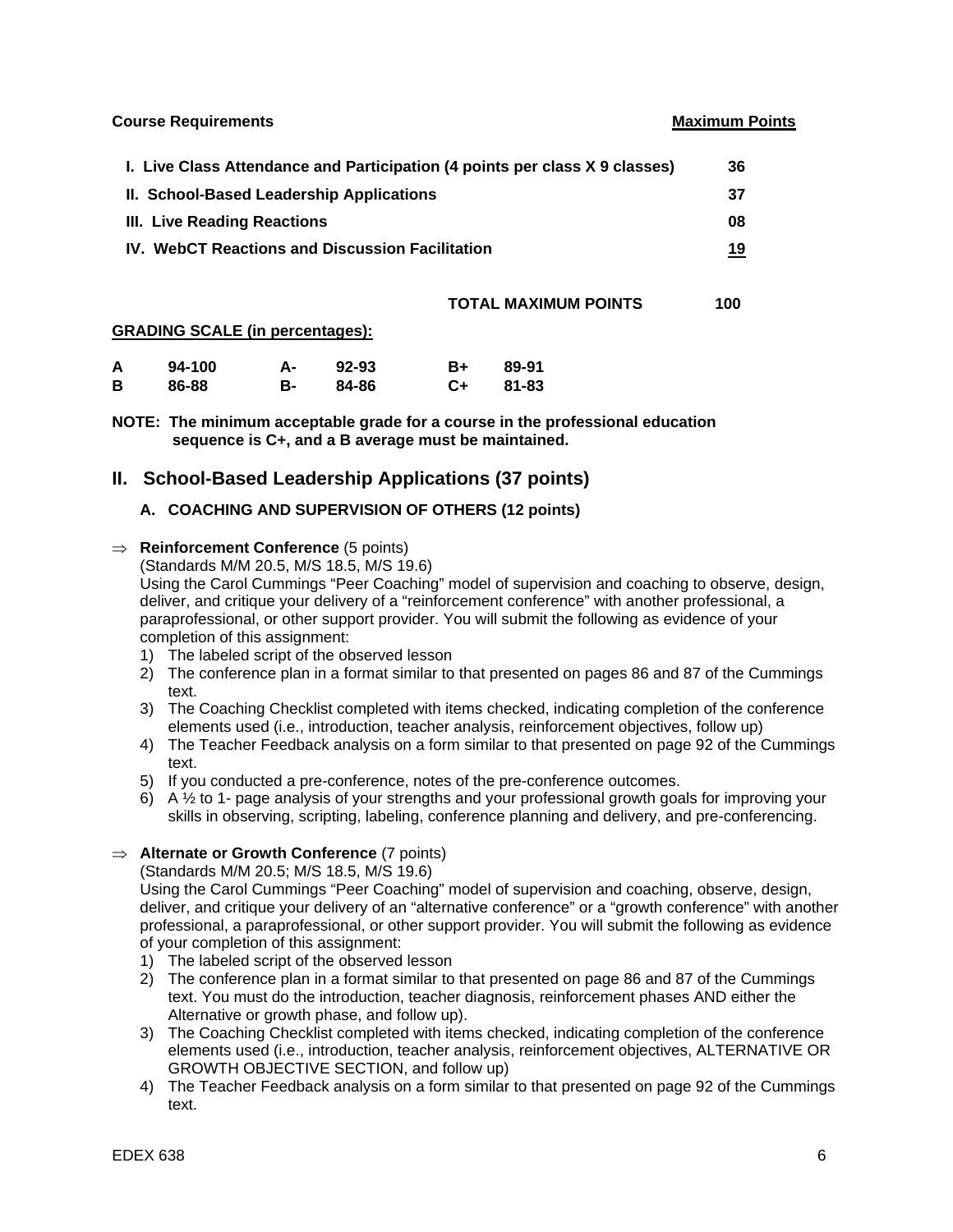- 5) If you conducted a pre-conference, notes of the pre-conference outcomes.
- 6) A ½ to 1- page analysis of your strengths and your professional growth goals for improving your skills in observing, scripting, labeling, conference planning and delivery, and pre-conferencing.

#### **B. PROFESSIONAL DEVELOPMENT OF OTHERS (18 points)**

 A great many of the Level II standards (Standards M/M 20.6 & 29.9; M/S 18.3, 19.4, 19.6, 19.7, 18.8) have to do with developing and delivering inservice training to others, including teachers, administrators, paraprofessionals, parents, community members, school board members, and related service personnel (e.g., speech and language, OT, PT). For this school-based leadership entry, you will form a team of two to five people who have a similar inservice training interest. This team will identify an inservice need for a particular audience or a variety of audiences. Given this need, the team will meet face-to-face outside of class to develop a 1- to 2-hour inservice training module appropriate for the targeted audience(s). The module may be structured as a single 60 to 120-minutes training session, two 30 to 60-minute sessions, or three 20 to 40-minutes sessions, based upon the time frames you have available to deliver the instruction or the nature of the instruction (e.g., practice is required between sessions). Please note that your inservice module development team is NOT the same as your WebCT reading reaction team, although you may choose to work with one or more of you WebCT teammates if you share a common inservice need.

 Inservice teams must meet have a **minimum of two face-to-face meetings** outside of class. Each face-to-face meeting must be documented in order to evidence participants' demonstration of Level II collaborative teaming standards (Standards M/S 18.1, 18.4, 18.6). Documentation requirements are described below. Your inservice team may earn one EXTRA CREDIT point for each additional, similarly **documented** face-to-face meeting held beyond the two required meetings.

The specific requirements of and steps for developing your inservice module are as follows.

#### ⇒ **Team Meeting #1**: **Module Goals and Topic (3 points)**

**PART 1 - Evidence of Face-to-Face Meeting #1** (1point) **–** Team meeting documentation must be provided. This includes a) use of the agenda format recommended on page 284 of the Villa and Thousand text, b) evidence of use at least one of the processing procedures listed in Table 1 on pages 281 and 282, and c) completion of the "forming" and "functioning" sections of the checklist on pages 273 and 274. "Homefun" or division of labor on the part of team members in preparation for the actual module construction must be identified at the end of the meeting minutes. Online or e-mail planning among team members can and should occur subsequent to this meeting, but this first organizing meeting must be face to face.

**PART 2 – Goals and Topic Outline** (2 points) **–** A word processed description of the **outcomes of the first meeting** that identifies:

- **a)** the need for the module,
- **b)** the module's audience(s),
- **c)** at least two specific and observable and measurable objectives,
- **d)** a projected outline of the module's content and sequence, and
- **e)** any expected resources needed to develop the module.

#### ⇒ **Team Meeting #2: Draft Module for Instructor Review (3 points)**

**PART 1 - Evidence of Face-to-Face Meeting #2 (**1 point) - Team meeting documentation must be provided. This includes a) use of the agenda format recommended on page 284 of the Villa and Thousand text, b) evidence of use at least one of the processing procedures listed in Table 1 on pages 281 and 282, and c) completion of the "formulating" and "fermenting" skills on page 275.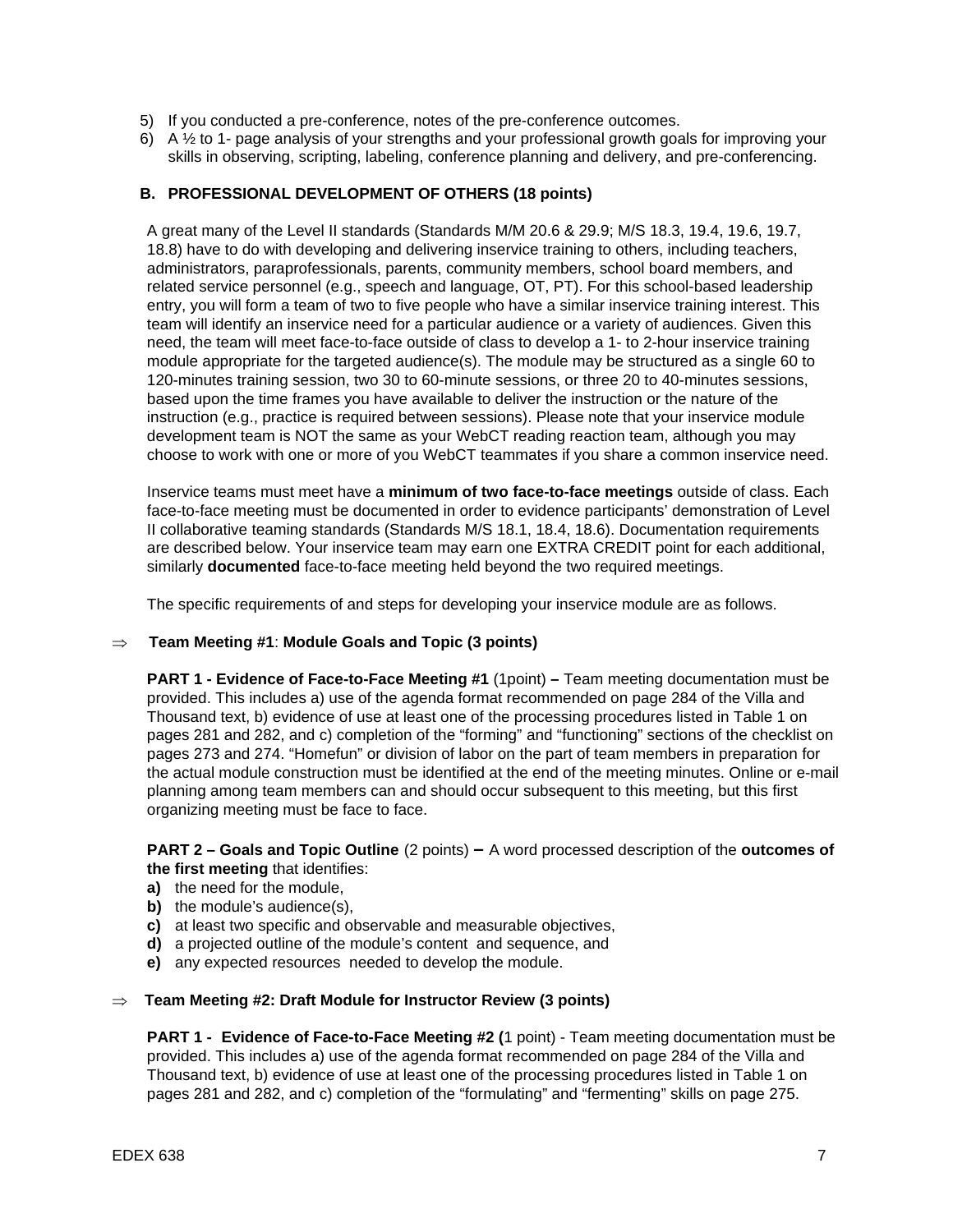"Homefun" or division of labor on the part of team members in preparation for the actual module construction must be identified in the meeting minutes. Note that additional face-to-face meetings likely will be needed to develop the draft module for instructor review (see Part 2 in the next paragraph). The team earns 1 extra credit point for each documented (i.e., agenda and outcomes recorded and submitted to instructor) meeting subsequent to meeting #2.

**PART 2 – Draft Module for Instructor Review** (2 points) - The **outcome of the second meeting** is a nearly final draft of the training module for the instructor's review. The module must be patterned after the module template and module examples presented in WebCT. The module must include a **Participant Evaluation** of the module. An evaluation may take the form of a pre/post-test on the module content, an assessment of what the participants learned and will use, and so forth. A component of the assessment also must be devoted to the **quality** of the delivery of the instruction (e.g., exemplary features of instruction, how instruction/materials could be improved).

#### ⇒ **Final Module Preparation and Public Unveiling (12 points)**

**PART 1 – Final Draft of Inservice Module** (10 points) **-** Based upon instructor feedback, the team submits a revised final module that has addressed the instructor feedback. A complete hard-copy set of materials is delivered to the instructor and an electronic copy of the module is posted on WebCT for classmates and the instructor to download.

**PART 2 – Public Unveiling of Module with Handout for Classmates** (2 points) - The team prepares an 7 to 8-minute public unveiling of the module. This unveiling is a group presentation of highlights of the module's audience, objectives, evaluation procedures, and activities, including a **mini-demonstration** of an actual component of the training and a brief **handout summary** of the module. All team members must have a role in the presentation.

#### **C. SYSTEMS CHANGE FOR CARING AND EFFECTIVE INCLUSIVE EDUCATION (7 points)**

#### ⇒ **Restructuring Jigsaw: Teaching a Systems Change Example to Classmates** (5 points) (Standards M/M/S 15.1, 15.2, 15.4, 15.5, 17.2)

In this entry you will describe in writing and teach other classmates how the five elements of the Ambrose Complex Change model (described in Chapter 5) are illustrated in two case studies of systems change. To accomplish this assignment, first read Chapter 5 of the Villa and Thousand text. Then read Chapter 14. Prepare a 1-page summary of the elements of complex change (i.e., vision, skills, resources, incentives, action planning) that impressed you from Chapter 14 and submit in class to your instructor (2 points). For the second part of this assignment, please read the systems change chapter – Chapter 15, 16, or 17 – that you selected in a previous class. Prepare to teach classmates about your selected chapter by preparing **four** copies of a 1-page handout/visual for instructing classmates on your selected "jigsaw-ed" chapter (Chapter 15, 16, or 17). The handout (3 points) should illustrate to classmates the ways in which your case study addressed the elements of complex change (i.e., vision, skills, resources, incentives, action planning). Submit one copy of your Chapter 15/16/17 handout to your instructor.

#### ⇒ **Actions for Change Advice** (2 points)

(Standards M/M/S 15.1, 15.2, 15.4, 15.5, 17.2; M/M 19.2, 19.4: M/S 19.1 & 19.4) Assume that you are a special educator at a school actively engaged in transforming from a traditional pull-out model of special education to an inclusive, co-teaching model with a vision of the Circle of Courage. Read or re-reading Chapter 5 and Chapter 3 (particularly pages 62 through 65 and the  $1<sup>st</sup>$  paragraph on page 66). Given all of the recommendations for facilitating the phases of complex change, identify 5 key points for each of the 5 elements (vision + skills + incentive +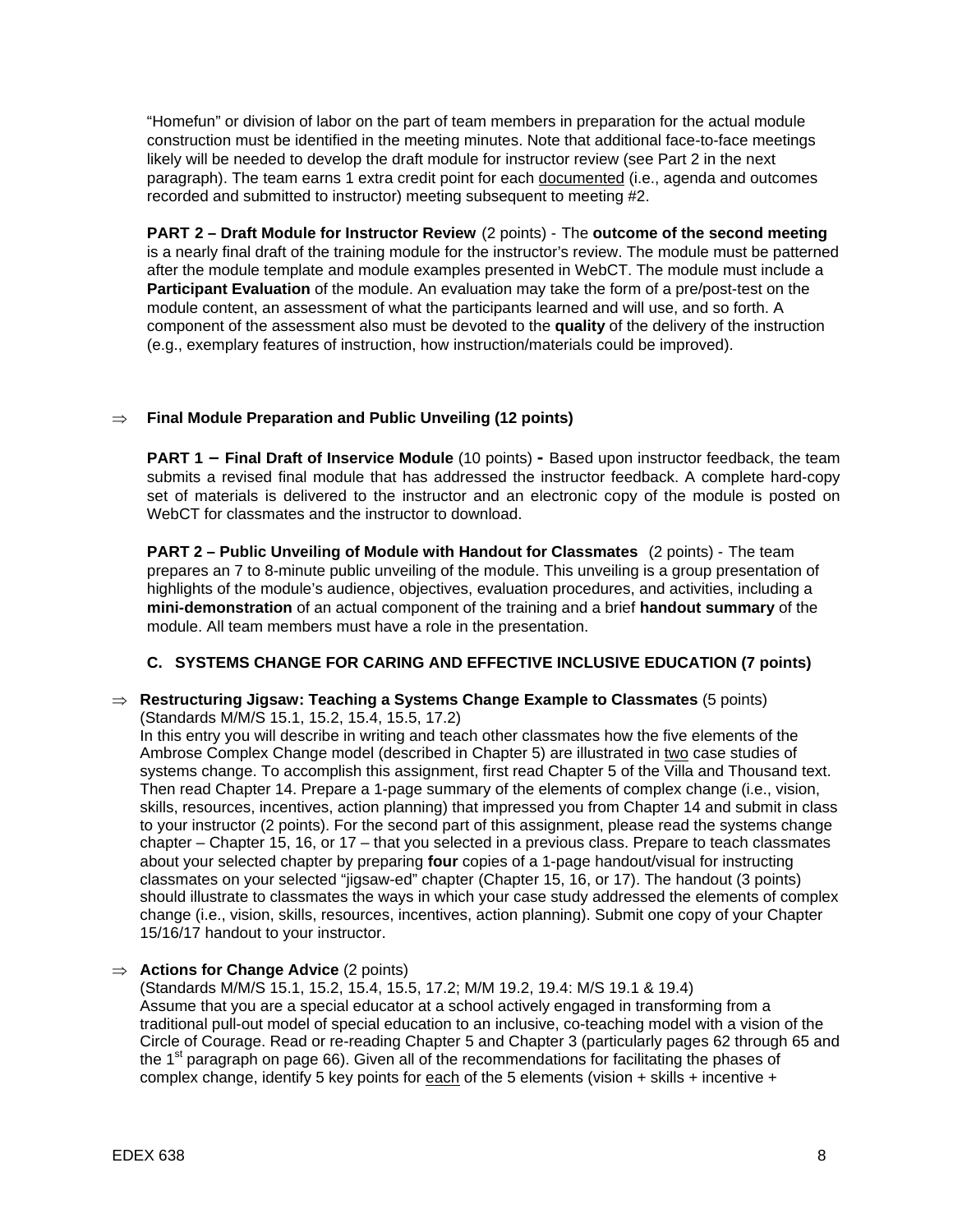resources + action planning) that you would offer your principal to help facilitate success in the change process toward an inclusive Circle of Courage vision. **This is an in-class assignment.**

# **III. Live Reading Reactions (Maximum Points = 8 points)**

Each participant will prepare two "live" written reading reactions to be shared with classmates in the class sessions designated in the class schedule. The prompts for each reaction are as follows. Note that each prompt identifies the Level II standards addressed by the reading reaction.

#### **Live Reading Reaction Prompts and Associated Level II Standards** (8 points)

#### **LIVE Class Reading Reaction #1: V&T Chapter 11** (4 points)

(Standards M/M 20.3; M/S 19.5)

Create a mind map, a graphic organizer, an outline, or some representation that will assist you in remembering the steps of Creative Problem Solving (CPS). Describe aspects of CPS that you already use in your creative solution finding. Describe aspects that you feel you need to further develop.

#### **LIVE Reading Reaction #2: V&T Chapter 24** (4 points)

(Standards M/M/S 15.1, 15.2, 15.4, 15.5; M/S 19.1, 19.2)

Aaron synthesizes many of the concepts we tried to emphasize in this book by telling stories from his life and the life of his son. He speaks of cultural change, caring, obstacles, and courage. Much of what he really is speaking about is professional ethics and leadership. What from his message "spoke to you" about leadership and professional ethics in education? What story from your own history as a student or teacher could you tell and then use to teach others about ethics and leadership (as well as change, caring, obstacles, and courage)? Bring to class to share with classmates..

# **IV. WebCT Reading Reaction Discussions and Discussion Facilitation (Maximum Points = 19 points)**

Four reading reactions (i.e., reactions #3 through #6) are posted online in **four** separate **WebCT**  discussion rooms. At the beginning of this course you will join a team of four members that will stay together throughout the semester and engaged in four discussion room conversations. You can earn up to 4 point for successful participation in each of the four discussions, for a maximum total of 16 participation points. You also will be required to facilitate one of the four discussions. You will earn an additional 3 points for this facilitation. Explicit requirements for discussion entries and facilitation are described in the following **Participation Performance Criteria** and the **Facilitation Performance Criteria** sections that follow. Please study these requirements very carefully before contributing to or facilitating a WebCT discussion.

There are multiple rationale for discussion room participation and facilitation.

- Each reading has been selected because it facilitates the participant's growth in one of more of the Level II standards (see standards associated with each reading reaction assignment). Participation is an authentic and interactive way to provide evidence of completion and understanding of the required readings and deepened understanding and application of the reading through cooperative group dialogue.
- Participation and facilitation enables you to demonstrate performance competence for six of the Level II standards – **Standards M/M 20.1, 20.2,20.3; M/S 18.1, 18.4, 18.6**.
- You increasingly will be expected to participate in professional development that requires this form of interaction. You need to develop a level of comfort and skill to easily and effectively participate in this type of instructional delivery. These five discussions give you the opportunity to develop this comfort and skill.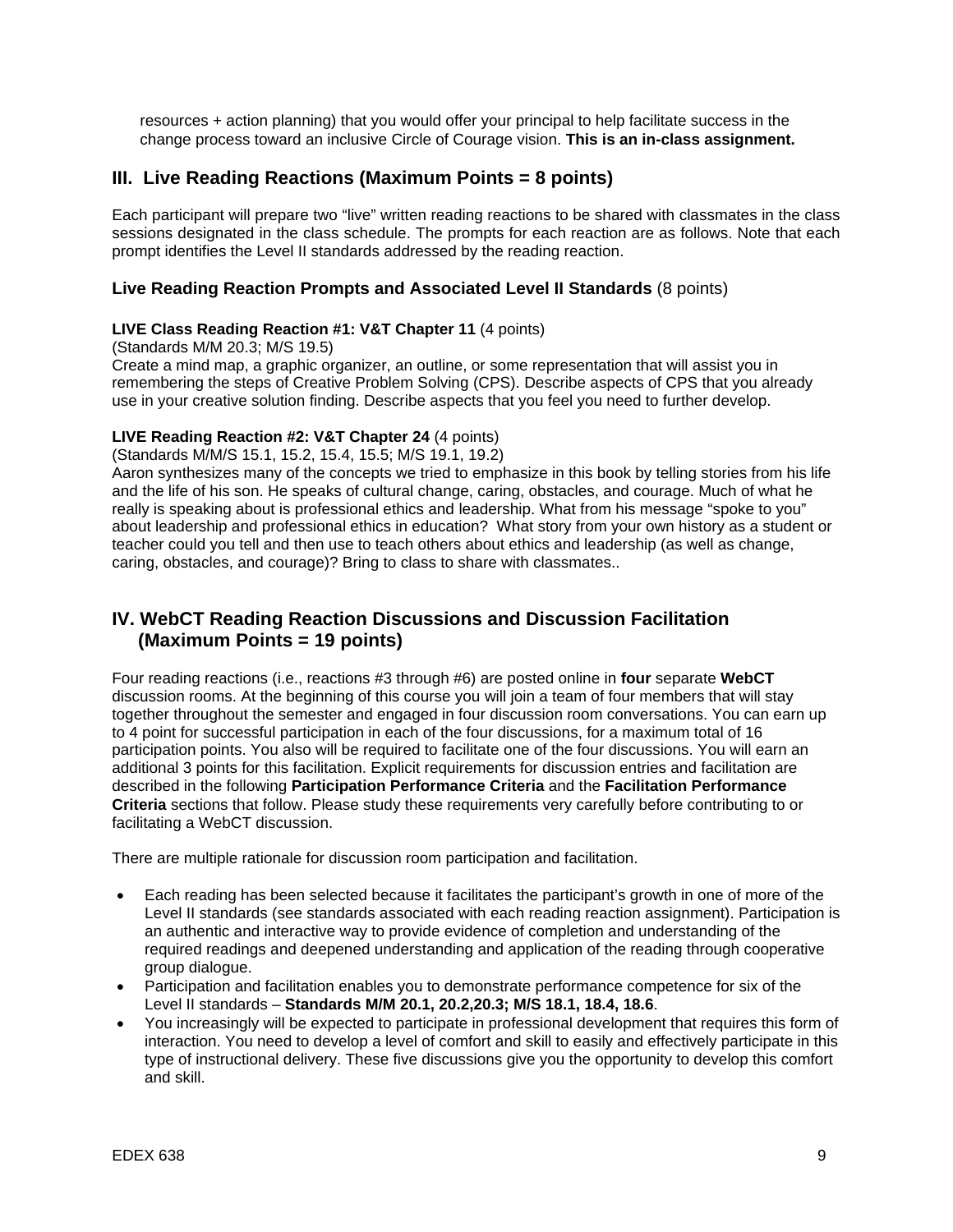- In your job in the future, you likely will be expected to provide professional development to others and lead meaningful professional discussions. By serving in the role of discussion facilitator you have the opportunity to develop this important "teacher of other professionals" skill.
- You increasingly will be using web-based instructional approaches with your own students. Becoming facile in using web-based methods for communicating and teaching is the first step in you taking the lead to construct or at least facilitate this type of communication and discussion forum for your students.
- Rather than driving to Cal State San Marcos to participate in important discussions to bring learning to life, you can engage in the same discussions without having to travel. You are ensured rapt attention of your small group teammates in your streamed discussions and accountability for quality participation, as participation and facilitation performance criteria are clearly identified and articulated below.

#### **Facilitation Performance Criteria and Steps (3 points per discussion room facilitation)**

Each team member will serve as a WebCT discussion facilitator at least once. Team members will agree on who facilitates which room in the first two weeks of the semester. If a team ends up having only three members, one member will need to facilitate a second time. Your team must come to consensus as to who will facilitate the  $4<sup>th</sup>$  discussion, since this person earn 3 EXTRA CREDIT points for facilitating a second time. Each discussion room needs a facilitator; to not have a facilitator for a discussion is not an option.

The performance criteria for and steps of successful facilitation are as follows:

- STEP #1: The facilitator "convenes" the reflection room. This means communicating with teammates to jointly select a deadline by which each members' reading reaction will be posted, read by teammates, and commented upon by teammates (e.g., post by 8 p.m. on Monday evening). If necessary, the facilitator prompts teammates who do not post by the designated time in order ensure timely delivery of and responding to reflections. If adjustments in the deadline need to occur because of an unexpected crisis on the part of a team member, it is the responsibility of the facilitator to help the team negotiate a new deadline (Note: This demonstrates important conflict resolution and creative problem solving skills – **Standards M/M 20.3, M/S 18.1 & 18.4**
- STEP #2: After all team members have posted and commented upon one another's posting, the facilitator **formulates and posts a "follow-up discussion prompt"** in order to stimulate construction exchanges of ideas. As with the reflections themselves, the questions or prompts should activate higher level reasoning skills (i.e., **application** to real life situations, **analysis** of concepts or issues, **synthesis** of divergent perspectives, and **evaluation** that includes a justification for assessments and judgments).
- STEP #3: The facilitator "convenes" this follow-up exchange by proposing and getting agreement to a new "window of time" within which the facilitator's prompts will be responded to by each team member e.g., if all reading reactions were posted by Monday by 8, p.m. the two prompts might be posted two days later on Wednesday at 5 p.m. and all exchanges might be expected to be completed by 9 p.m. on Sunday).
- STEP #4: Responses must stay within the same thread, so if a teammate does not "reply" but instead "composes" a reaction, the facilitator must prompt that teammate to reply. This ensures that all discussion comments stay with the particular question or prompt to which they refer. As the window for posting nears an end, if a teammate has not posted, the facilitator is to check in with the team member and, if necessary, negotiate a solution to whatever issue has arisen.
- STEP #5: After at least one contribution from each team member (including the facilitator), the facilitator posts a "group processing" prompt that is appropriate to the conversation and topic and a new "window of time" within which members are to complete their group processing postings. See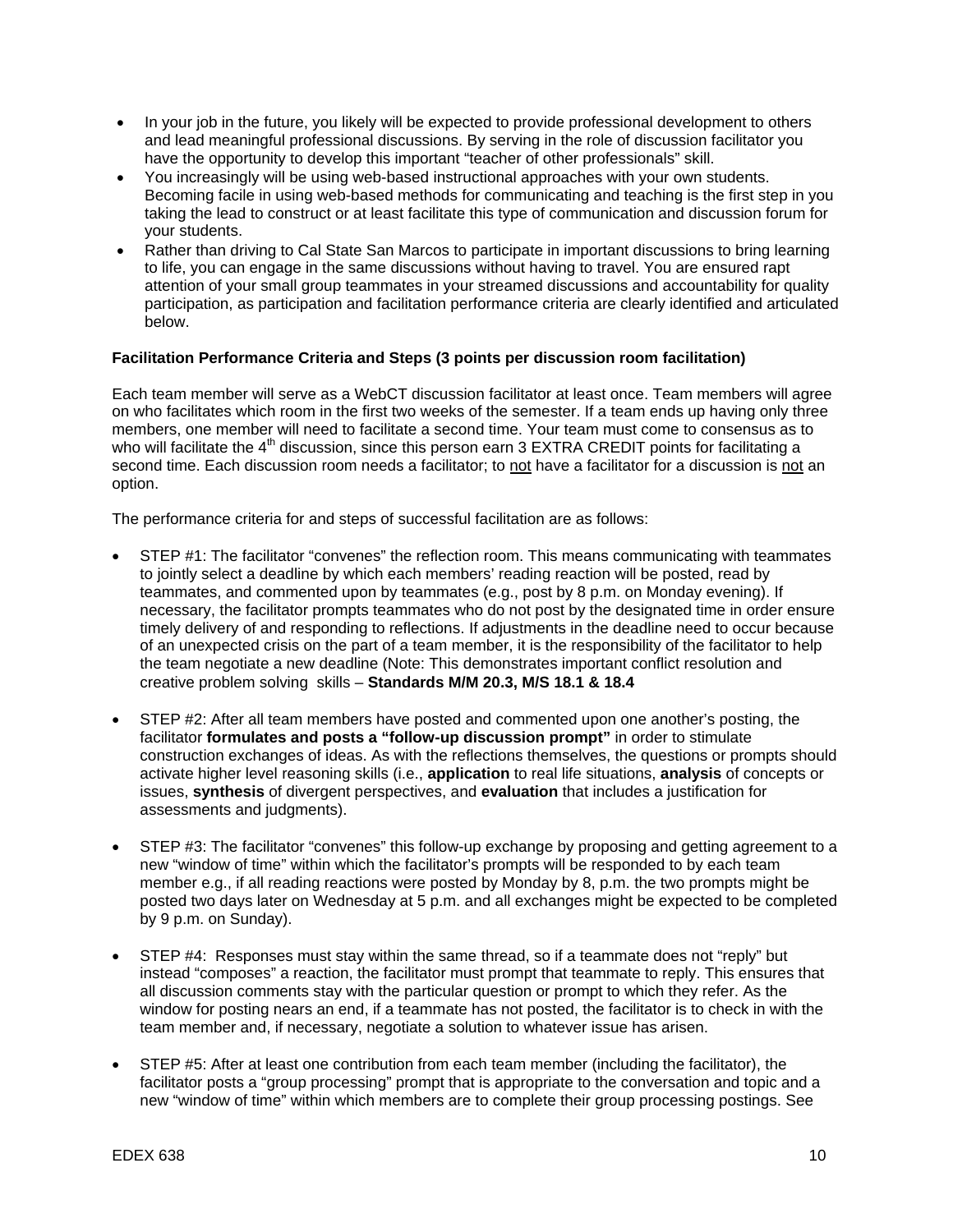page 281 and 282 of Chapter 10 in the Villa & Thousand text for sample group processing procedures. You are strongly encouraged to go beyond the procedures suggested in Chapter 10 and craft your own novel processing procedure.

• STEP #6: The final and culminating responsibility of the facilitator is to compose a **summary** of the discussion room from start to finish. This summary of approximately 2 pages in length must include:

a) a quote of at least one point from each member's initial reflection (including the facilitator's reflection) and a comment on why you selected it to highlight in the summary,

b) the follow-up discussion prompt with at least two key discussion points.

c) the group processing prompt and a summary of the participants' processing, and

d) a personal reflection on the experience of performing the facilitator role (i.e., learnings, challenges, ways in which to improve in the future, what to teach others about how to be an effective facilitator).

e) If any team member fails to participate in any of the components of the room's discussion in the timeframe agreed upon by members, this summary is where the facilitator reports to the instructor what the facilitator and team did to encourage and support that team member's work completion and participation. If no such report is included in the summary, it is assumed that all team members participated fully, in a timely fashion, and with a high level of quality.

This summary should be submitted to the instructor as the last entry in the respective WebCT reaction room within 3 to 4 days of the last team member's group processing entry.

#### **Participation Performance Criteria and Steps (4 points per discussion room)**

- STEP #1: As a participant in each room, you agree with your teammates upon a "window of time during which teammates' reading reactions will be posted and read and comment upon by the teammates (e.g., sent by 8 p.m. on Monday evening and comment on one another's reactions by Thursday evening).
- STEP #2: You post your reading reaction before the posting deadline. The criteria for a " high quality" posting are as follows. The posting clearly evidences that you have read the reading materials and/or your teammates' reflections. You may show this by making reference to the readings (e.g., via a quotation, via paraphrasing) or your classmates' statements in your posting. Even if you disagree with a teammate's perspective, your comments should always be respectful and professional in language and tone. Your dialogue should evidence your use of higher level reasoning skills (i.e., application, analysis, synthesis, evaluation). You also may pose your own questions to teammates.
- STEP #3: You read your teammates' reactions and respond to their comments at least once during the designated "window of time" to which your teammates have agreed. Please REPLY (not compose) with at least one reaction to each teammate's initial posting. Of course, additional postings are desirable and greatly encouraged. It is important to "reply," rather than "compose" a new response, so that all of the dialogue regarding a particular topic stays with that topic This is good online communication etiquette, and it avoids confusion.
- STEP #4: After this initial conversation among members about their postings, the facilitator will ask for agreement to a second "window of time" for teammates to respond to a follow-up posting composed by the facilitator. Once the facilitator has posted the follow-up prompt, you will REPLY (not compose) with at least one response that reflects your perspective regarding this follow-up prompt. As with the initial conversation, additional postings are desirable and greatly encouraged. It is important to "reply" to a teammate's comments rather than "compose" a new response, so that all of the dialogue regarding a particular topic stays threaded with that topic.
- STEP #5: Finally, the facilitator will post a "group processing" prompt about how well the group did in terms of the team's interpersonal communication during the discussion. Teammates will agree to a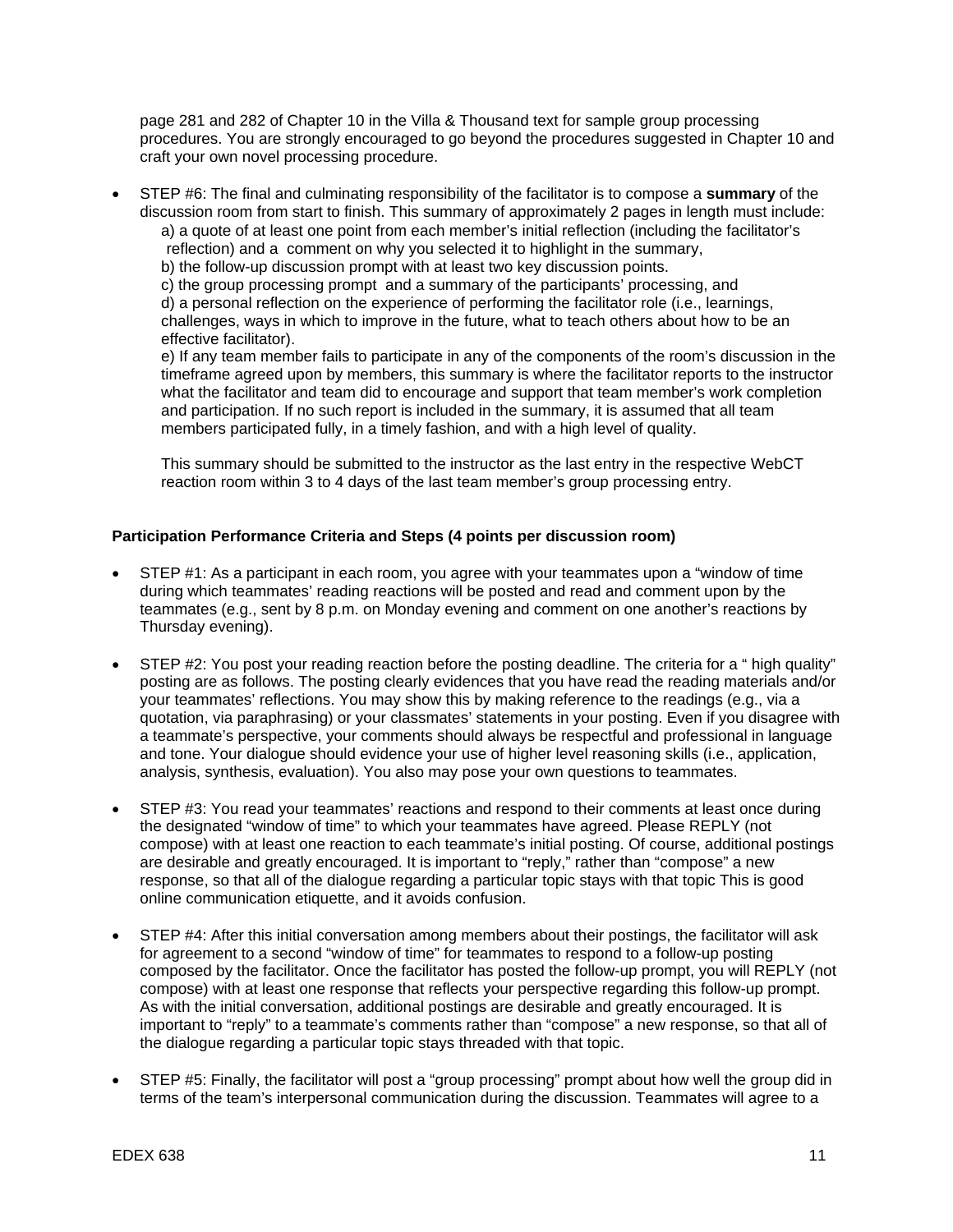final "window of time" and post, in a threaded fashion, their comments regarding how they all "got along" in the room.

#### **WebCT Reading Reaction Prompts and Associated Level II Standards** (19 points)

Note that each reading reaction prompt identifies the Level II standards addressed by the reaction.

#### **WebCT Reading Reaction #3: V&T Ch. 10 and pp. 389-393**

(Standards M/M20.1, M/M 20.2, M/M 20.3; M/S 18.2)

**WebCT Base Team Discussion Facilitator for Reaction #3**:

After reading Chapter 10, the Section III preface by Ann Nevin (pp. 249 – 253), and Lisa Houghtelin's story (pp. 389 – 393), identify a baker's dozen (13) new or expanded learnings regarding effective team functioning and why they are important for you to remember in your collaborative efforts. Note that many of you have read Chapter 10 before as part of the EDMX 631 Law and Legal Procedures course in the Level I credential program. Having been teaching in the field for a while, you should have quite an expanded perspective to share in your first WebCT team posting. Please post your learnings in the first of the WebCT discussion rooms.

### **WebCT Reading Reaction #4: V&T pp. 173–182 & 200–204; CU Ch. 6**

(Standards M/M/S 13.2 – 13.4, 15.3; M/M 19.2, 19.4)

**WebCT Base Team Discussion Facilitator for Reaction #4**:

Read pages 173 – 182 and 200 – 204 of Villa and Thousand and Chapter 6 of Cummings. If you were to write your own chapter or rewrite these chapters, what of the content would you emphasize the most? What strategies or approaches would you add that would give teachers even more tools to use when differentiating and customizing instruction and assessment for students? Please post these ideas in the second of your WebCT team discussion rooms.

#### **Web CT Reading Reaction #5: V&T Chapter 13 and "Maddie's Story" (pdf file posted on WebCT)** (Standard M/M 20.6; M/S 18.6, 19.5)

#### **WebCT Facilitator for Reaction #5**:

In Chapter 13, related services personnel describe how their roles change when they share the framework described in Table 2. They also establish three criteria - 1) educationally relevant, 2) necessary, 3) only as special as necessary - for making decisions about related services provision, The journal article, "Maddie's Story" illustrates how related services can be delivered in the fashion described in Chapter 13. For this reading reaction please comment on ways in which you can help related services personnel:

a) think about and apply the three criteria for making decisions about related services provision when crafting supports and services for students, and

b) restructure their roles in ways described in Chapter 13 and illustrated by the Maddie example. Please post these ideas in the third of your WebCT team discussion rooms.

## **WebCT Reading Reaction #6: V&T Chapter 12 and Thousand, Villa, & Nevin "The many faces of collaborative planning and co-teaching" (pdf file posted on WebCT)**

(Standard M/M 20.6, M/M20.8, M/S 18.6, 19.5)

**WebCT Facilitator for Reaction #6**:

In Chapter 12 Jeanne and Patricia paint vivid pictures of ways in which people might collaborate to educate all children in shared classrooms and curricula. In the Thousand, Villa and Nevin article four approaches to co-teaching are described and tips are provided for effective collaborative planning and teaching. Of the four co-teaching approaches (supportive, parallel, complementary, team) and their variation, which are the most appealing for you to try out with a colleague? (Try to pick at least one that you have not already implemented.) Why did you select the approach(es)? What is a challenge you may need to overcome to implement this approach? How would you approach overcoming this obstacle? Please post these responses to these questions in the last of your WebCT team discussion rooms.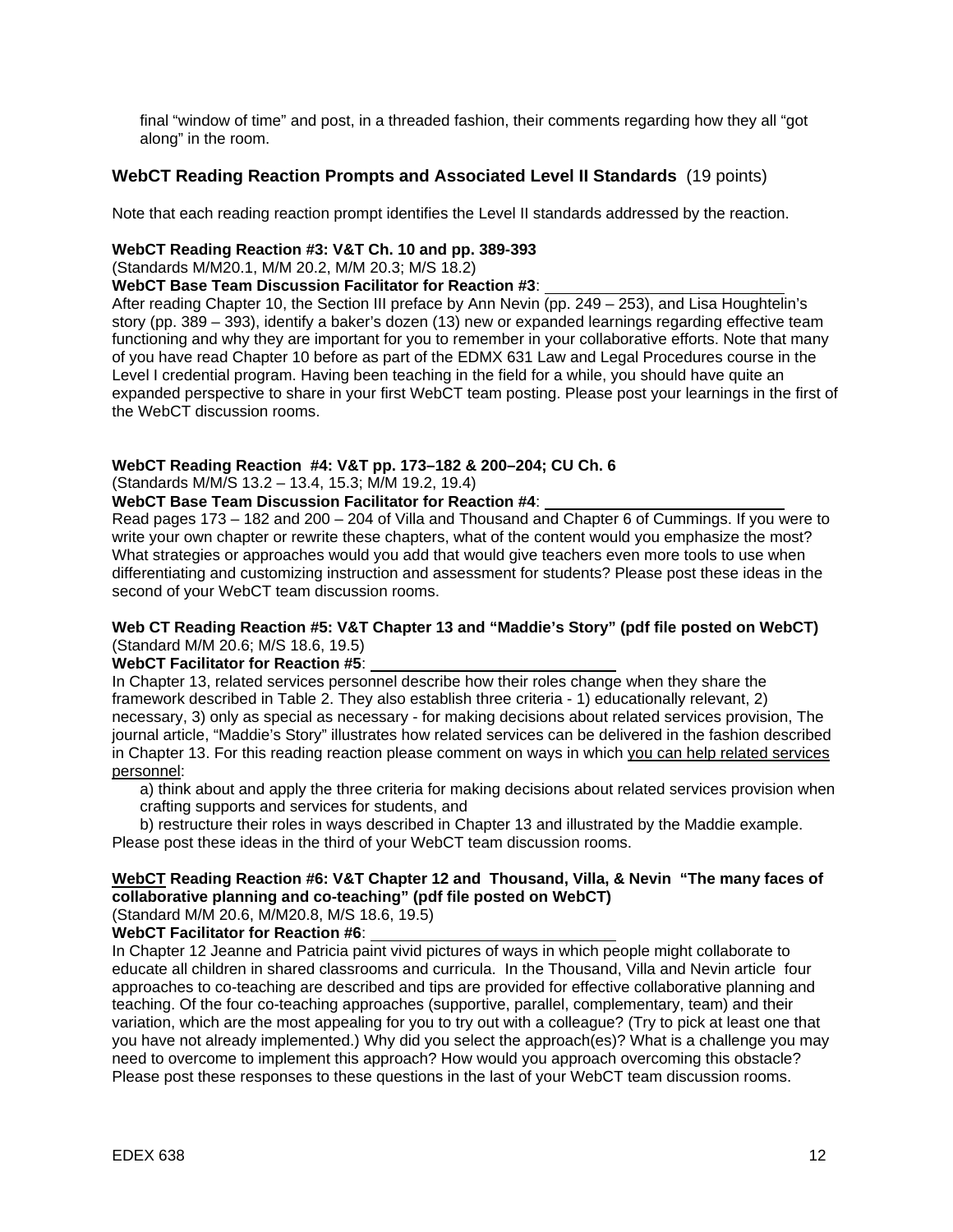# **Course Schedule**

| <b>Date</b> | <b>Session Topics/Activities</b>                        | <b>Assignments/Readings Due</b>             |
|-------------|---------------------------------------------------------|---------------------------------------------|
| 08/29       | Introduction to Leadership                              |                                             |
|             | How to read the class schedule                          |                                             |
|             | Overview of course assignments                          |                                             |
| 09/05       | Peer Coaching Part1                                     | <b>WebCT Facilitator Commence</b>           |
|             | Schedule WebCT Teams and Schedule Facilitators          | Discussion #3                               |
| 09/12       | WCT & IM                                                | WebCT Reading Reaction #3                   |
|             | Reading Reaction #3                                     |                                             |
|             |                                                         |                                             |
| 09/19       | Peer Coaching Part 2                                    | Read: pp. 1-3 & Chs. 1, 2, & 3              |
|             |                                                         | <b>WebCT Facilitator Commence</b>           |
|             |                                                         | Discussion #4                               |
| 09/26       | WCT & IM                                                | <b>Reading Reaction #4</b>                  |
|             | Inservice Team Meeting #1 (Part 1 & 2)                  |                                             |
|             | Develop Goals & Topic Outline                           |                                             |
|             | <b>Reading Reaction #4</b>                              |                                             |
| 10/03       | Peer Coaching: Pt. 3                                    | Read: CU Chs. 7, 8, & 9                     |
|             |                                                         | Inservice Goals & Topic Outline             |
|             |                                                         | (Including Documentation of Meeting #1)     |
|             |                                                         | <b>WebCT Facilitator Commence</b>           |
|             |                                                         | Discussion #5                               |
| 10/10       | WCT & IM                                                | <b>WebCT Reading Reaction #5</b>            |
|             | <b>Reading Reaction #5</b>                              |                                             |
|             | Team Meeting #2 - Develop Draft Module (Due Next        |                                             |
|             | Class)                                                  |                                             |
| 10/17       | <b>Process Communication</b>                            | Read: "A Unique Tool for Closing the        |
|             | Live Reading Reaction #1                                | Gap"                                        |
|             |                                                         | Prepared Live Reading Reaction #1 (To       |
|             |                                                         | be discussed in class)                      |
|             |                                                         | Inservice Team Meeting #2 - Draft<br>Module |
| 10/24       | <b>Ethics</b>                                           | Prepared Live Reading Reaction #2 (To       |
|             | Live Reading Reaction #2                                | be discussed in class)                      |
|             | Assign Groups for Restructuring Jigsaw (11/28)          | Reinforcement Conference (5 pts)            |
| 10/31       | WCT & IM                                                | <b>WebCT Facilitator Commence</b>           |
|             | Optional Extra Inservice Meeting - Finalize Inservice   | Discussion #6                               |
|             | <b>Draft</b>                                            |                                             |
|             | Conduct the next round of conference (Alternate/Growth) |                                             |
| 11/07       | WCT & IM                                                | WebCT Reading Reaction #6                   |
|             | WebCT Reading Reaction #6                               |                                             |
| 11/14       | Introduction to Co-Teaching                             | Draft Inservice (Include Documentation      |
|             |                                                         | of Meeting #2)                              |
|             |                                                         | Alt./Growth Conference (7 pts)              |
| 11/21       | <b>Restructuring Jigsaw</b>                             | Prepared 1-page summary for                 |
|             | Action for Change Advice                                | Restructuring Jigsaw (5 pts)                |
|             | In-class write-up (2 points)                            |                                             |
| 11/28       | WCT & IM                                                | Prepare for Inservice Presentation          |
|             |                                                         | Optional Meeting for extra credit           |
| 12/05       | <b>Inservice Unveiling</b>                              | Final Draft of Inservice Module &           |
|             | <b>Course Evaluation &amp; Celebration</b>              | Handout(s) and Presentation                 |